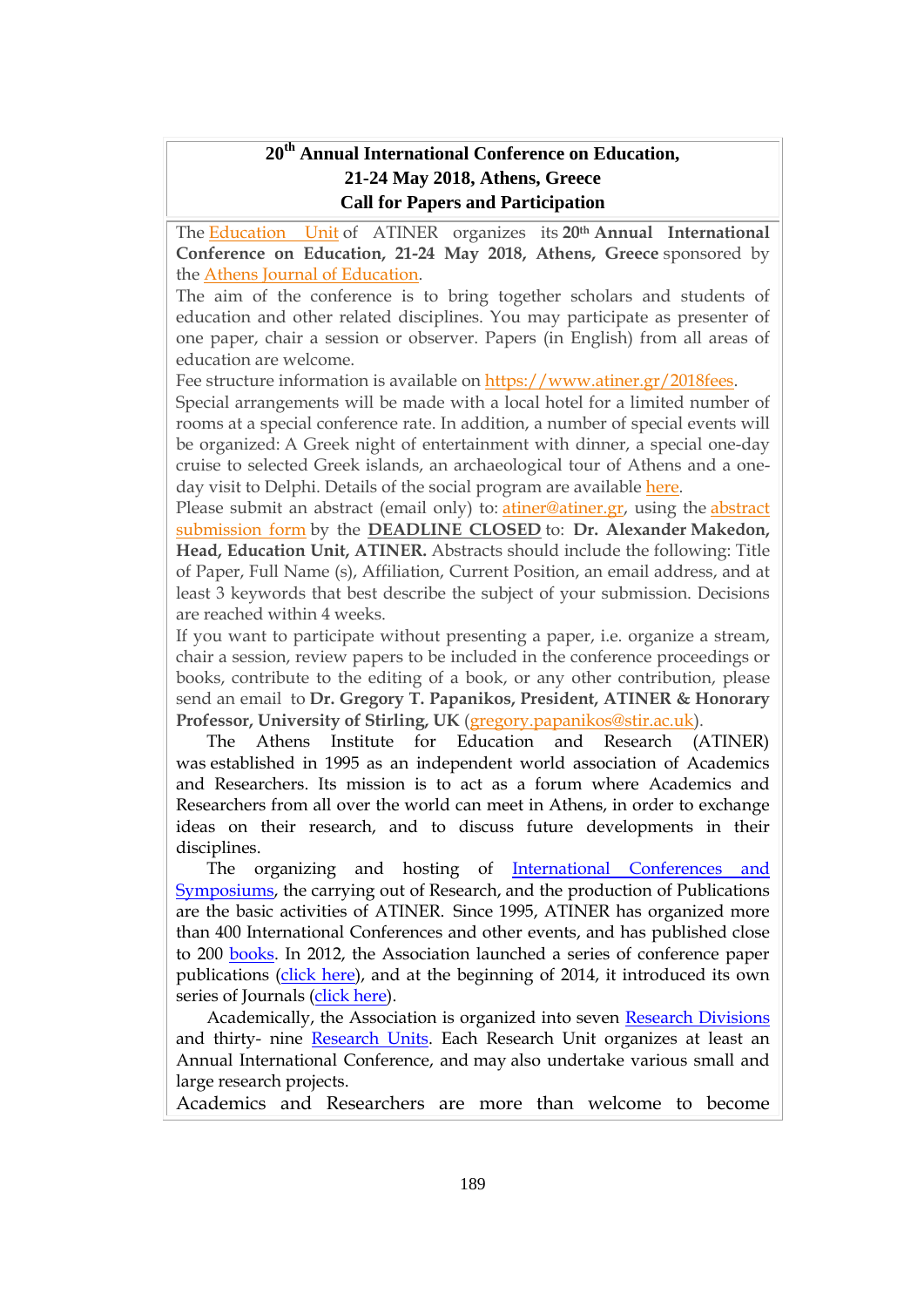members and to contribute to ATINER's objectives. If you would like to become a member, please download the relevant form (membership [form\)](http://www.atiner.gr/docs/MEMBER_FORM.doc). For more information on how to become a member, please send an email to: [info@atiner.gr.](mailto:info@atiner.gr)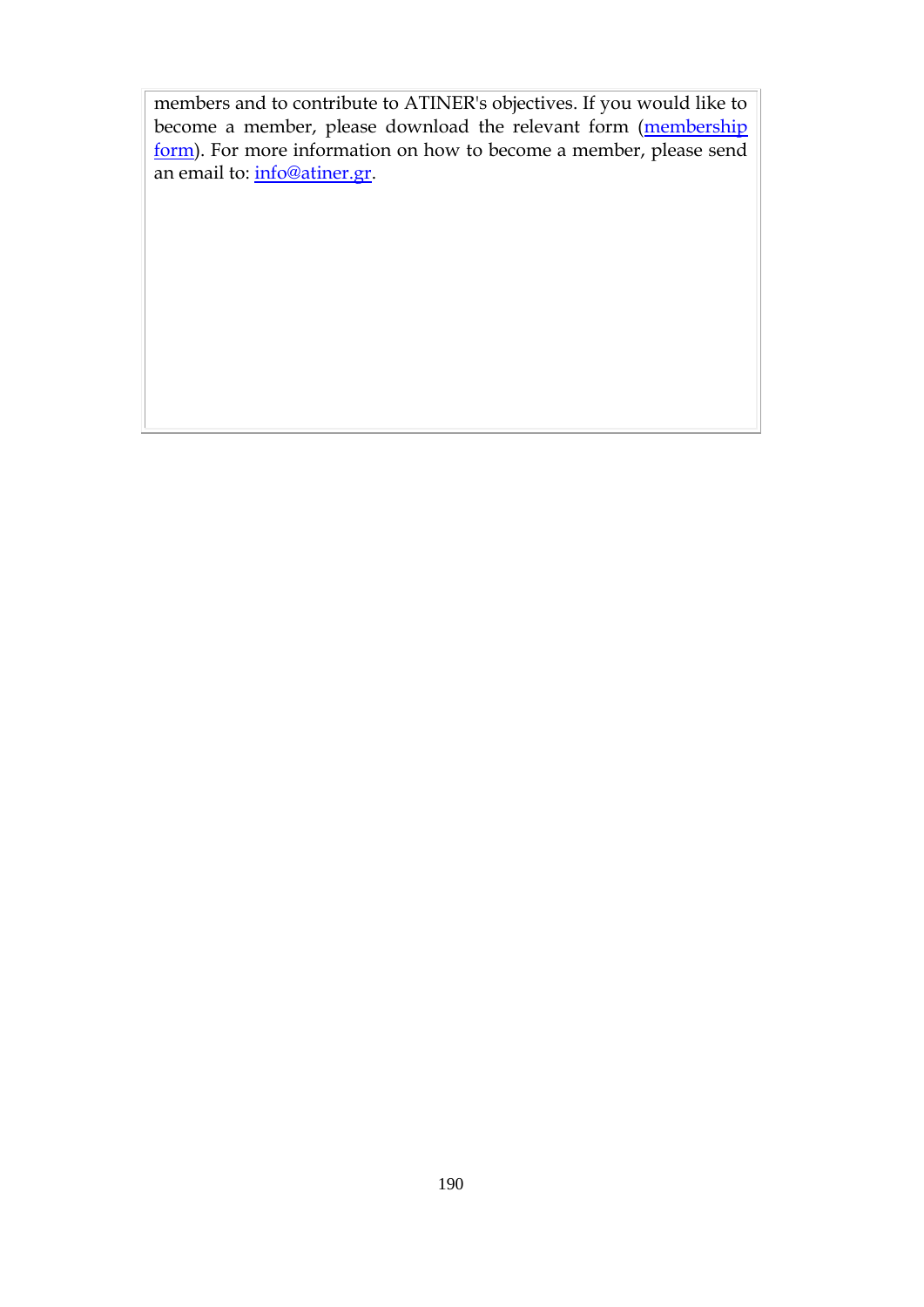#### **13 th Annual International Conference on Philosophy, 28-31 May 2018, Athens, Greece Call for Papers and Participation**

The [Philosophy](https://www.atiner.gr/philosophy-unit) Unit of ATINER organizes its **13th Annual International Conference on Philosophy, 28-31 May 2018, Athens, Greece** sponsored by the Athens Journal of [Humanities](http://www.athensjournals.gr/ajha) & Arts.

The aim of the conference is to bring together academics and researchers of philosophy. Areas of interest include (but are not confined to):

- o History of Philosophy
- o Ancient Philosophy
- o European Philosophy
- o African Philosophy
- o American Philosophy
- o Asian Philosophy
- o Political Philosophy
- o Moral Philosophy
- o Aesthetics
- o Logic
- o Existentialism
- o Analytic Philosophy and Pragmatism
- o Philosophy of Religion
- o Philosophy of Law
- o Philosophy of Mathematics and Physics
- o Philosophy of Biology
- o Philosophy of Action
- o Ethics
- o Epistemology

You may participate as presenter of one paper, chair of a session or observer. Fee structure information is available on [https://www.atiner.gr/2018fees.](https://www.atiner.gr/2018fees)

Special arrangements will be made with a local hotel for a limited number of rooms at a special conference rate. In addition, a number of special events will be organized: A Greek night of entertainment with dinner, a special one-day cruise to selected Greek islands, an archaeological tour of Athens and a oneday visit to Delphi. Details of the social program are available [here.](http://www.atiner.gr/social-program)

Please submit an abstract (email only) to: [atiner@atiner.gr,](mailto:atiner@atiner.gr) using the [abstract](https://www.atiner.gr/2018/FORM-PHI.doc) [submission](https://www.atiner.gr/2018/FORM-PHI.doc) form by the **DEADLINE CLOSED,** to: **Dr. Patricia Hanna, Head, [Philosophy](https://www.atiner.gr/philosophy-unit) Unit of ATINER & Professor, University of Utah, US**A. Abstracts should include the following: Title of Paper, Full Name (s), Affiliation, Current Position, an email address, and at least 3 keywords that best describe the subject of your submission. Decisions are reached within 4 weeks.

If you want to participate without presenting a paper, i.e. organize a stream, chair a session, review papers to be included in the conference proceedings or books, contribute to the editing of a book, or any other contribution, please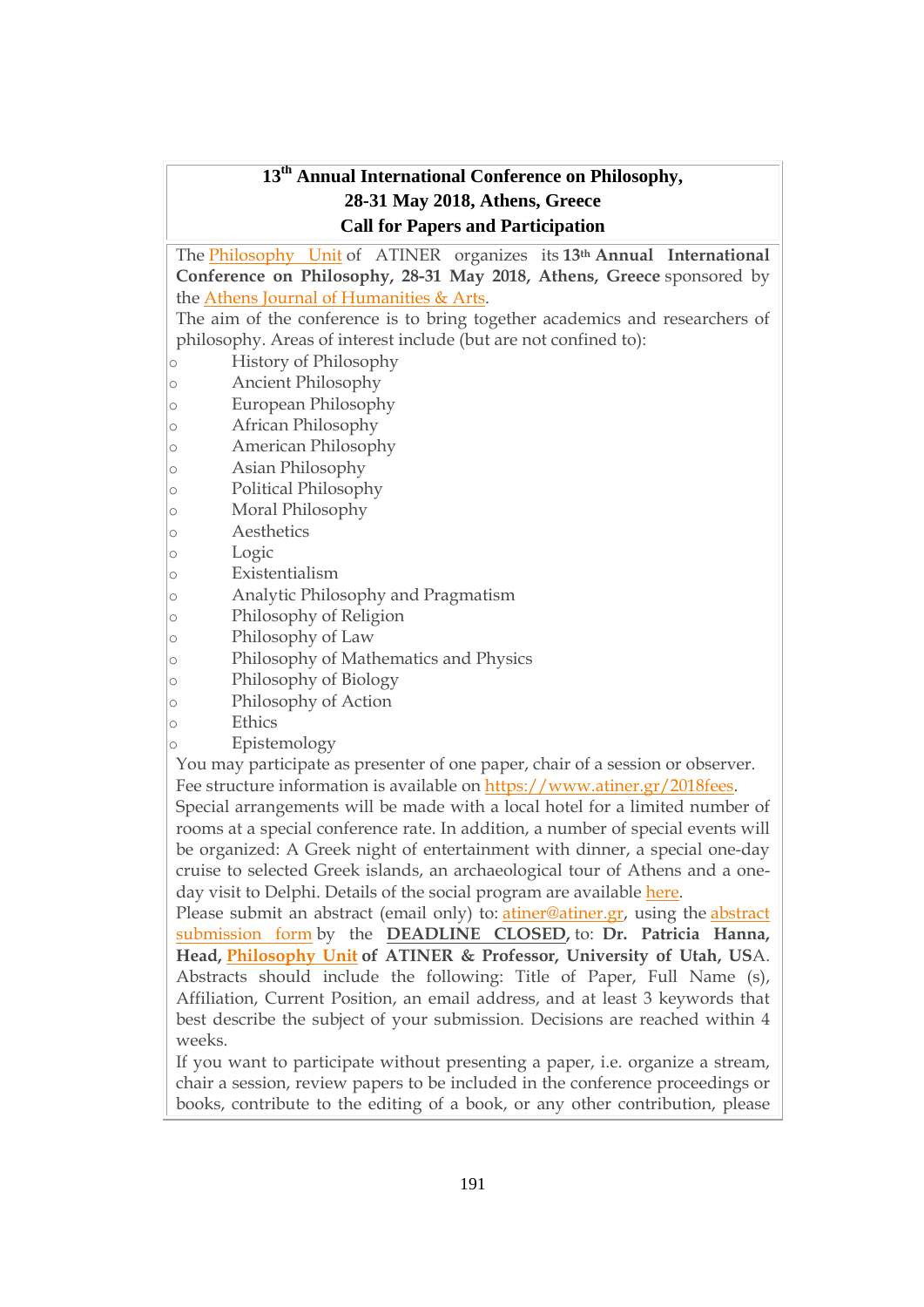send an email to **Dr. Gregory T. Papanikos, President, ATINER & Honorary Professor, University of Stirling, UK**[\(gregory.papanikos@stir.ac.uk\)](mailto:gregory.papanikos@stir.ac.uk).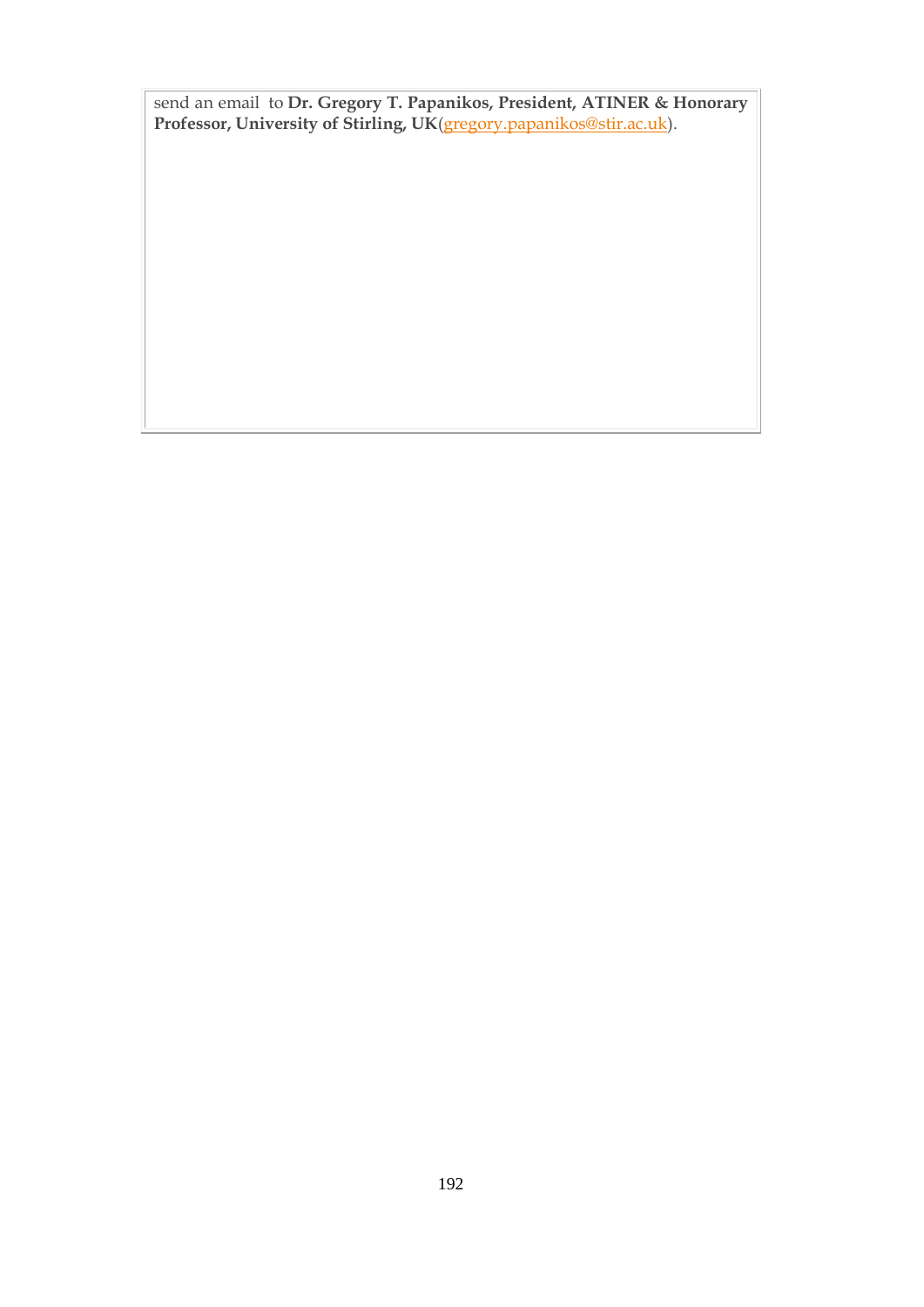## **9 th Annual International Conference on Visual and Performing Arts, 11-14 June 2018, Athens, Greece Call for Papers and Participation**

The Arts & [Culture](http://www.atiner.gr/ARTS-UNIT) Unit of ATINER is organizing its **9th Annual International Conference on Visual and Performing Arts, 11-14 June 2018, Athens,** Greece sponsored by the Athens Journal of [Humanities](http://www.athensjournals.gr/ajha) & Arts.

The aim of the conference is to bring together academics and researchers of visual and performing arts, and other related disciplines. You may participate as stream leader, presenter of one paper, chair of a session or observer.

Fee structure information is available on [www.atiner.gr/2018fees.](https://www.atiner.gr/2018fees)

Special arrangements will be made with a local hotel for a limited number of rooms at a special conference rate. In addition, a number of special events will be organized: A Greek night of entertainment with dinner, a special one-day cruise to selected Greek islands, an archaeological tour of Athens and a oneday visit to Delphi. Details of the social program are available [here.](http://www.atiner.gr/social-program)

Please submit an [abstract](https://www.atiner.gr/2018/FORM-ART.doc) (email only) to: *atiner@atiner.gr*, using the *abstract* [submission](https://www.atiner.gr/2018/FORM-ART.doc) form by the **DEADLINE CLOSED** to: **Dr. Stephen Andrew Arbury, Head, Arts & [Culture](http://www.atiner.gr/ARTS-UNIT) Unit, ATINER and Professor of Art History, Radford University, USA.** Abstracts should include the following: Title of Paper, Full Name (s), Affiliation, Current Position, an email address, and at least 3 keywords that best describe the subject of your submission. Decisions are reached within 4 weeks.

If you want to participate without presenting a paper, i.e. lead a stream, chair a session, review papers to be included in the conference proceedings or books, contribute to the editing of a book, or any other contribution, please send an email to **Dr. Gregory T. Papanikos, President, ATINER & Honorary Professor, University of Stirling, UK** [\(gregory.papanikos@stir.ac.uk\)](mailto:gregory.papanikos@stir.ac.uk)**.**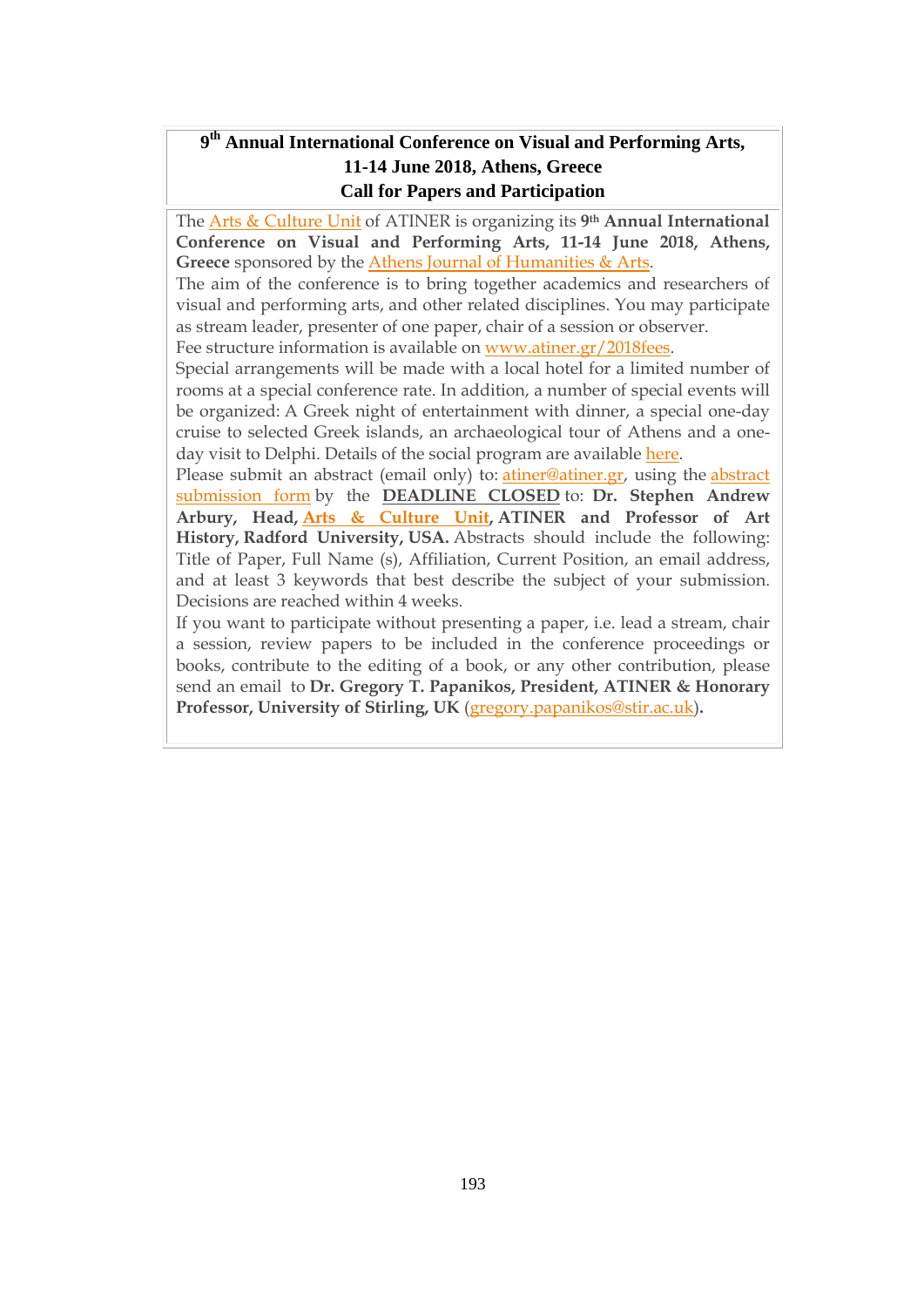## **11 th Annual International Conference on Literature, 4-7 June 2018, Athens, Greece Call for Papers and Participation**

The [Literature](http://www.atiner.gr/literature-unit) Unit of the Athens Institute for Education and Research (ATINER) organizes its **11th Annual International Conference on Literature, 4-7 June 2018, Athens, Greece** sponsored by the Athens Journal of [Philology.](http://www.athensjournals.gr/ajp) The aim of the conference is to bring together academics and researchers from all areas of literature and other related disciplines. You may participate as stream leader, presenter of one paper, chair of a session or observer.

Fee structure information is available on [www.atiner.gr/2018fees.](https://www.atiner.gr/2018fees)

Special arrangements will be made with a local hotel for a limited number of rooms at a special conference rate. In addition, a number of special events will be organized: A Greek night of entertainment with dinner, a special one-day cruise to selected Greek islands, an archaeological tour of Athens and a oneday visit to Delphi. Details of the social program are available [here.](http://www.atiner.gr/social-program)

Please submit an abstract (email only) to: [atiner@atiner.gr,](mailto:atiner@atiner.gr) using the [abstract](https://www.atiner.gr/2018/FORM-LIT.doc) [submission](https://www.atiner.gr/2018/FORM-LIT.doc) form by the **DEADLINE CLOSED** to: **Dr. Stamos Metzidakis, Head, [Literature](http://www.atiner.gr/LITERATURE-UNIT.htm) Unit, ATINER & Emeritus Professor of French and Comparative Literature, Washington University in Saint Louis, USA.** Abstracts should include the following: Title of Paper, Full Name (s), Affiliation, Current Position, an email address, and at least 3 keywords that best describe the subject of your submission. Decisions are reached within 4 weeks.

If you want to participate without presenting a paper, i.e. lead a stream, chair a session, review papers to be included in the conference proceedings or books, contribute to the editing of a book, or any other contribution, please send an email to **Dr. Gregory T. Papanikos, President, ATINER & Honorary Professor, University of Stirling, UK** [\(gregory.papanikos@stir.ac.uk\)](mailto:gregory.papanikos@stir.ac.uk).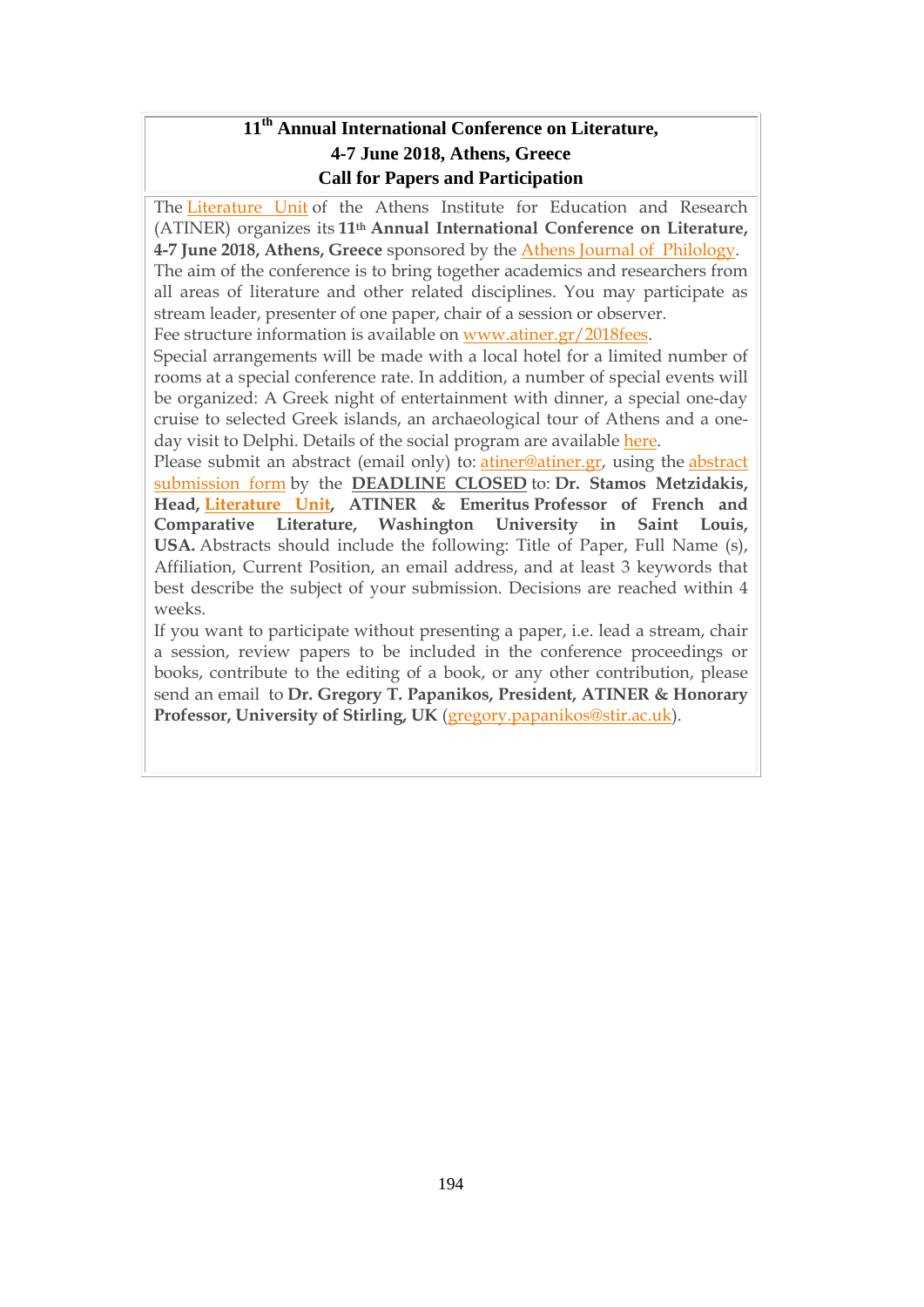## **11 th Annual International Conference on Languages & Linguistics, 9-12 July 2018, Athens, Greece Call for Papers and Participation**

The Languages and [Linguistics](http://www.atiner.gr/LANGUAGE-UNIT.htm) Unit of ATINER, will hold its **11th Annual International Conference on Languages & Linguistics, 9-12 July 2018, Athens, Greece** sponsored by the Athens Journal of [Philology.](http://www.athensjournals.gr/ajp)

The conference is soliciting papers (in English only) from all areas of languages, linguistics and other related disciplines. You may participate as stream organizer, presenter of one paper, chair a session or observer.

Fee structure information is available on [www.atiner.gr/fees.](https://www.atiner.gr/2018conferences)

Special arrangements will be made with a local hotel for a limited number of rooms at a special conference rate. In addition, a number of special events will be organized: A Greek night of entertainment with dinner, a special one-day cruise to selected Greek islands, an archaeological tour of Athens and a oneday visit to Delphi. Details of the social program are available [here.](http://www.atiner.gr/social-program)

Please submit an [abstract](https://www.atiner.gr/2018/FORM-LNG.doc) (email only) to: *atiner@atiner.gr*, using the *abstract* [submission](https://www.atiner.gr/2018/FORM-LNG.doc) form by the **28 May 2018** to: **Dr. Valia Spiliotopoulos, Head, Languages & [Linguistics](https://www.atiner.gr/language-unit) Unit, ATINER and Associate Professor of Professional Practice & Academic Director Centre for English Language Learning, Teaching, and Research (CELLTR), Faculty of Education, Simon Fraser University, Canada.** Please include: Title of Paper, Full Name (s), Current Position, Institutional Affiliation, an email address and at least 3 keywords that best describe the subject of your submission.

If your submission is accepted, you will receive information on registration deadlines and paper submission requirements. Should you wish to participate in the Conference without presenting a paper, for example, to chair a session, to evaluate papers which are to be included in the conference proceedings or books, to contribute to the editing of a book, or any other contribution, please send an email to **Dr. Gregory T. Papanikos, President, ATINER & Honorary Professor, University of Stirling, UK** [\(gregory.papanikos@stir.ac.uk\)](mailto:gregory.papanikos@stir.ac.uk).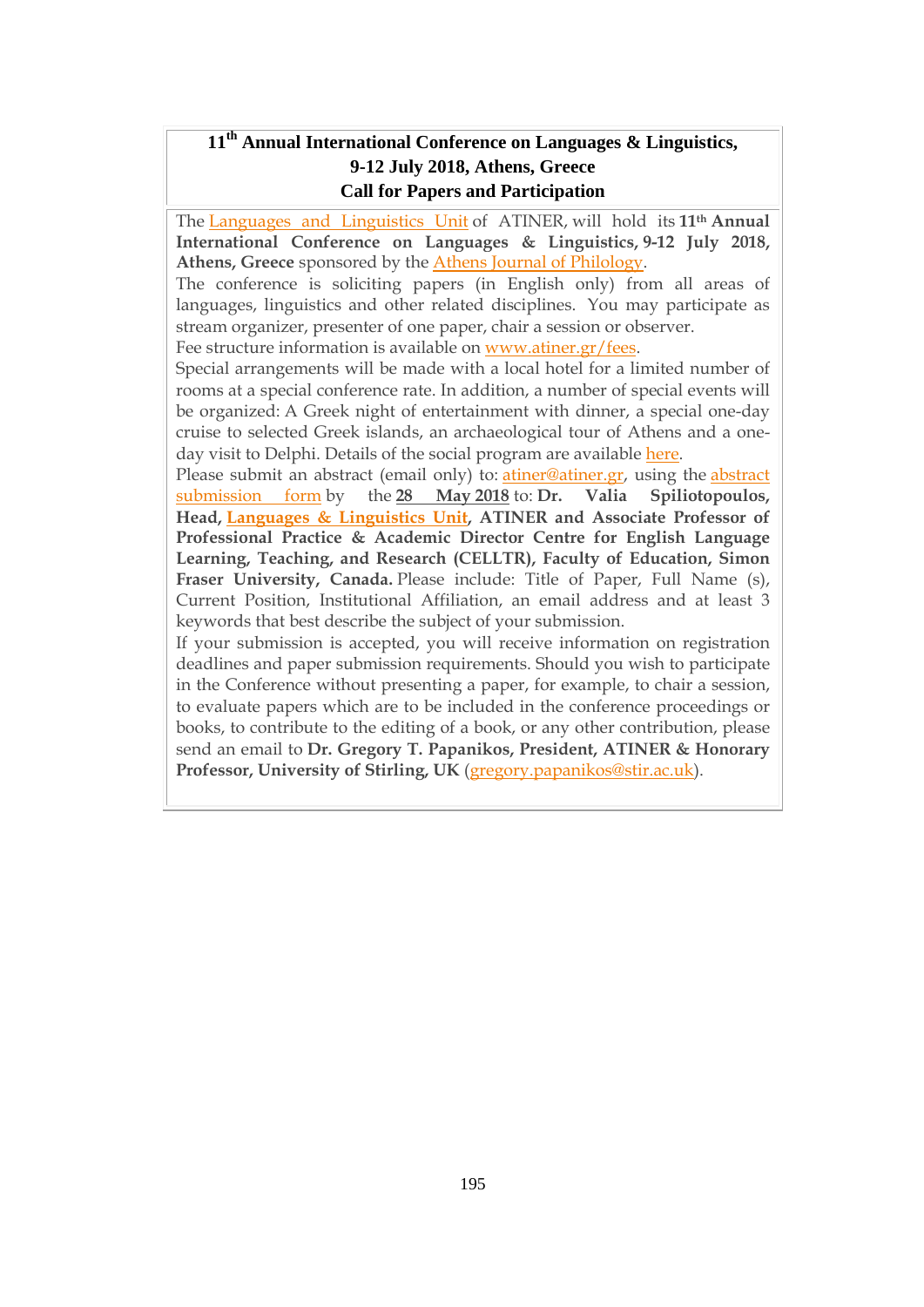## **16 th Annual International Conference on History & Archaeology: From Ancient to Modern, 2-5 July 2018, Athens, Greece Call for Papers and Participation**

The [History](http://www.atiner.gr/docs/HISTORY_UNIT.htm) Unit of ATINER, will hold its **16th Annual International Conference on History & Archaeology: From Ancient to Modern, 2-5 July 2018, Athens, Greece** sponsored by the Athens Journal of [History.](http://www.athensjournals.gr/ajhis)

The aim of the conference is to bring together scholars and students of all areas of history, archaeology and other related disciplines. You may participate as a stream leader, presenter of one paper, chair of a session or observer.

Fee structure information is available on [www.atiner.gr/fees.](http://atiner.gr/2018fees)

Special arrangements will be made with a local hotel for a limited number of rooms at a special conference rate. In addition, a number of special events will be organized: A Greek night of entertainment with dinner, a special one-day cruise to selected Greek islands, an archaeological tour of Athens and a oneday visit to Delphi. Details of the social program are available [here.](http://www.atiner.gr/social-program)

Please submit an abstract (email only) to: [atiner@atiner.gr,](mailto:atiner@atiner.gr) using the [abstract](https://www.atiner.gr/2018/FORM-HIS.doc) [submission](https://www.atiner.gr/2018/FORM-HIS.doc) form by the **21 May 2018** to: **Dr. Jayoung Che, Head, [History](http://www.atiner.gr/docs/HISTORY_UNIT.htm) [Unit,](http://www.atiner.gr/docs/HISTORY_UNIT.htm) ATINER & Research Professor, Institute for the Mediterranean Studies, Pusan University of Foreign Studies Republic of Korea** or **Dr. David Philip Wick, Director, Arts and [Humanities](http://www.atiner.gr/AHRD.htm) Division & Professor of History, Gordon College, USA**.

Please include: Title of Paper, Full Name (s), Current Position, Institutional Affiliation, an email address and at least 3 keywords that best describe the subject of your submission. Decisions are reached within 4 weeks.

If your submission is accepted, you will receive information on registration deadlines and paper submission requirements. Should you wish to participate in the Conference without presenting a paper, for example, to chair a session, to evaluate papers which are to be included in the conference proceedings or books, to contribute to the editing of a book, or any other contribution, please send an email to **Dr. Gregory T. Papanikos, President, ATINER & Honorary Professor, University of Stirling, UK** [\(gregory.papanikos@stir.ac.uk\)](mailto:gregory.papanikos@stir.ac.uk).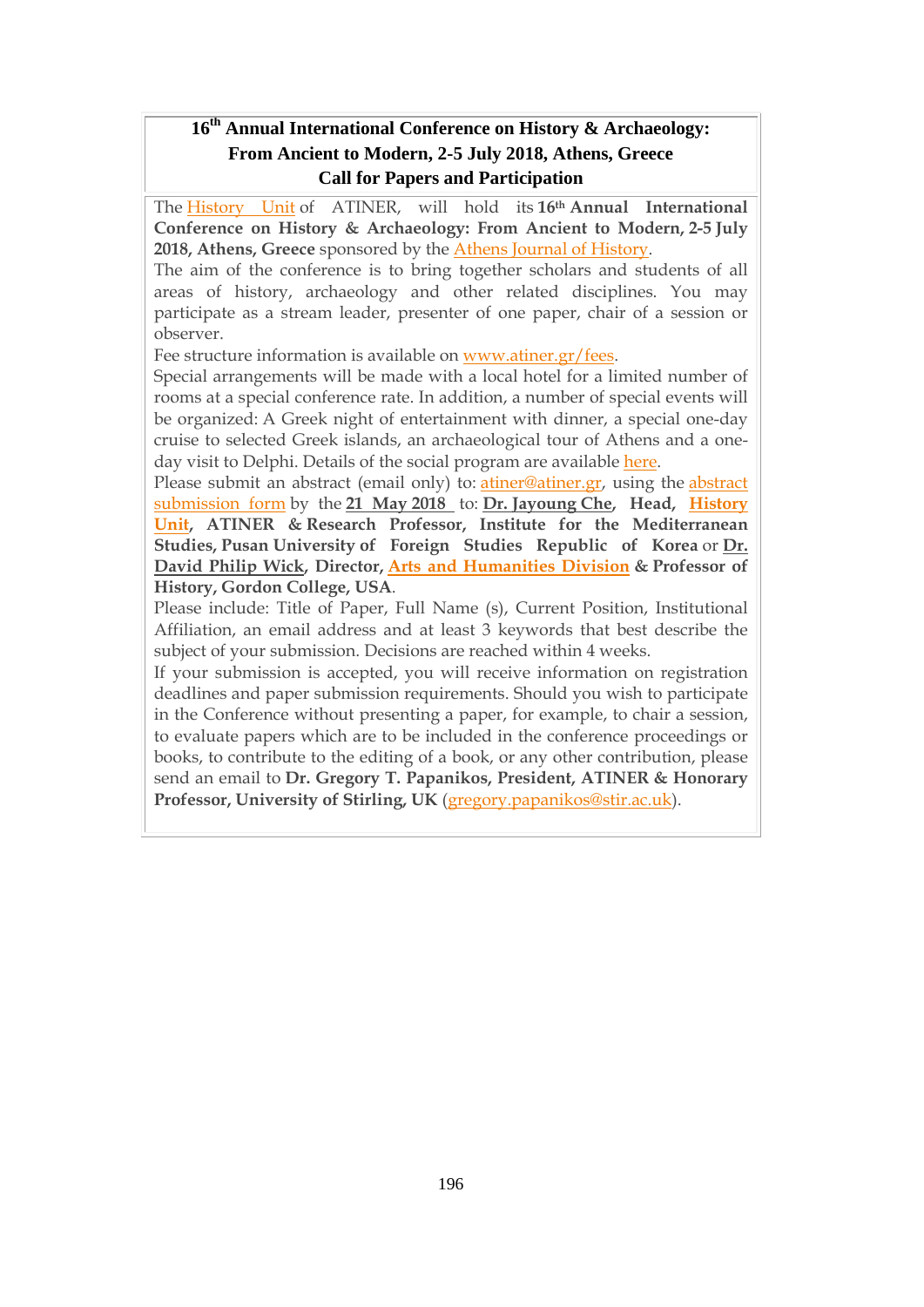## **6 th Annual International Conference on Humanities & Arts in a Global World, 3-6 January 2019, Athens, Greece Call for Papers and Participation**

The Arts and [Humanities](https://www.atiner.gr/ahrd) Division (AHRD) of ATINER is organizing its **6th Annual International Conference on Humanities & Arts in a Global World** which will be held in **Athens, Greece on 3-6 January 2019** sponsored by the **Athens Journal of [Humanities](http://www.athensjournals.gr/ajha) & Arts.** In the past, the [five](https://www.atiner.gr/AHRD.htm) [units](https://www.atiner.gr/AHRD.htm) of **AHRD** have organized more than 60 annual international conferences on history, philosophy, literature, linguistics, languages, as well as the visual and performing arts.

This annual international conference offers an opportunity for cross disciplinary presentations on all aspects of humanities, arts and related disciplines including Art, Art History, Classics, Literatures, Cultures, and Languages, English, Spanish, Italian, French, Chinese, Arabic, History, Linguistics, Philosophy, Religious Studies etc.

Fee structure information is available on [https://www.atiner.gr/fees.](https://www.atiner.gr/fees)

Special arrangements will be made with a local hotel for a limited number of rooms at a special conference rate. In addition, a number of special events will be organized: A pragmatic symposium (as organized in Ancient Athens but fine tuned to synchronous ethics), a special one-day educational island tour, an Athens educational walking tour, and an one-day visit to Delphi. Details of the social program are available [here.](https://www.atiner.gr/social-program-hum)

All areas of arts, humanities and related disciplines will be considered, including papers on education. Please submit an abstract (email only) to: [atiner@atiner.gr,](mailto:atiner@atiner.gr) using the abstract [submission](http://www.atiner.gr/2019/FORM-HUM.doc) form by the **31 May 2018** to: **Dr. David Philip Wick, Director, Arts and [Humanities](https://www.atiner.gr/ahrd) Division, ATINER & Professor of History, Gordon College, USA.**

Please include: Title of Paper, Full Name (s), Current Position, Institutional Affiliation, an email address and at least 3 keywords that best describe the subject of your submission. **Decisions will be reached within four weeks of your submission.**

If your submission is accepted, you will receive information on registration deadlines and paper submission requirements. Should you wish to participate in the Conference without presenting a paper, for example, to chair a session, to evaluate papers which are to be included in the conference proceedings or books, to contribute to the editing of a book, or any other contribution, please send an email to **Dr. Gregory T. Papanikos, President, ATINER & Honorary Professor, University of Stirling, UK** [\(gregory.papanikos@stir.ac.uk\)](mailto:gregory.papanikos@stir.ac.uk).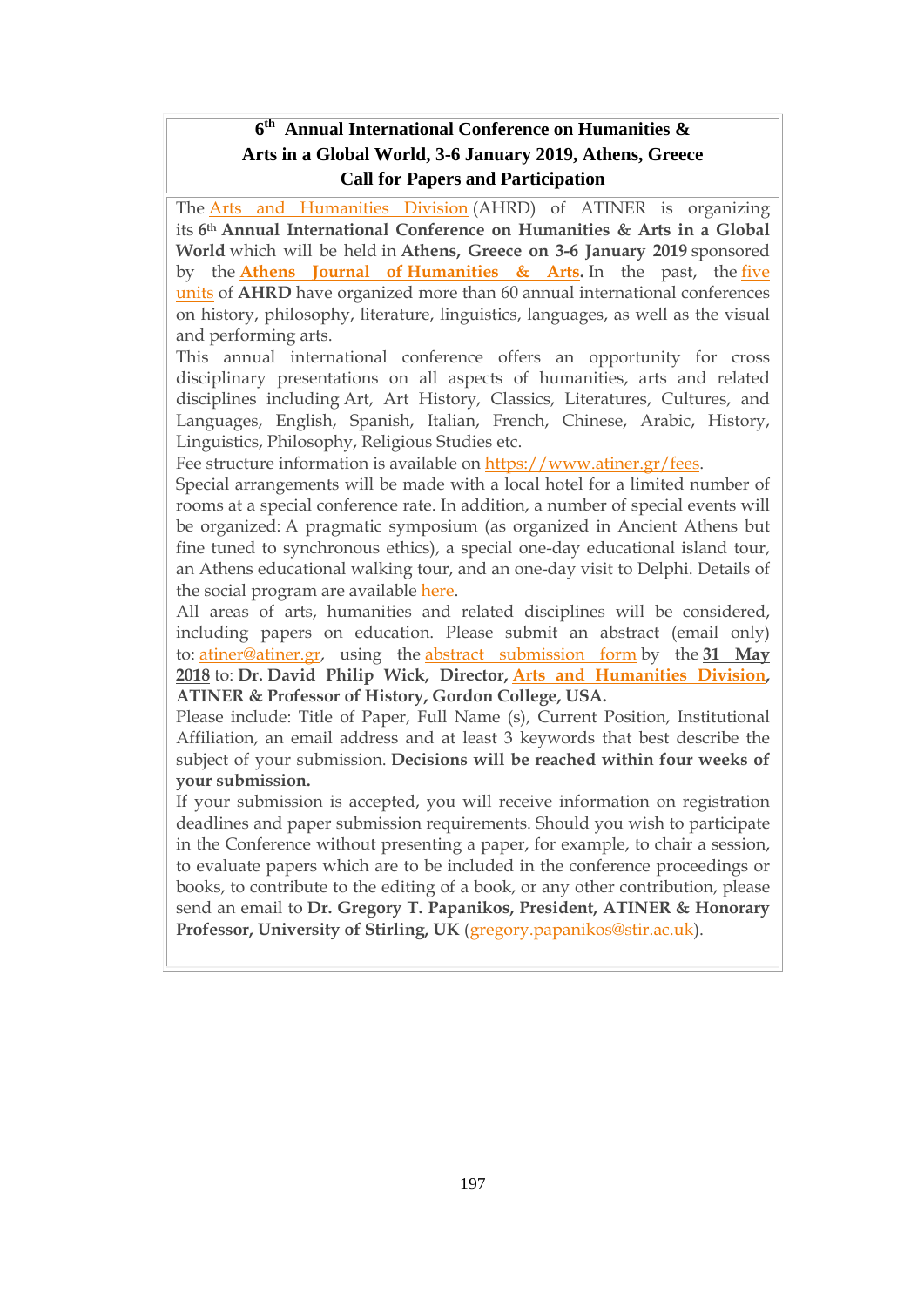## **12th Annual International Conference on Mediterranean Studies, 15-18 April 2019, Athens, Greece Call for Papers and Participation**

The **Center for European & [Mediterranean](http://www.atiner.gr/cema) Affairs** organizes the **12th Annual International Conference on Mediterranean Studies, 15-18 April 2019, Athens, Greece** sponsored by the Athens Journal of [Mediterranean](http://www.athensjournals.gr/ajms) [Studies.](http://www.athensjournals.gr/ajms)

The aim of the conference is to bring together academics and researchers from all areas of Mediterranean Studies, such as history, arts, archaeology, philosophy, culture, sociology, politics, international relations, economics, business, sports, environment and ecology, etc.

Fee structure information is available on [https://www.atiner.gr/2019fees.](https://www.atiner.gr/2019fees)

Special arrangements will be made with a local hotel for a limited number of rooms at a special conference rate. In addition, a number of special events will be organized: A pragmatic symposium (as organized in Ancient Athens but fine tuned to synchronous ethics), a special one-day educational island tour, a Mycanae and island of Poros visit, an Athens educational walking tour, an one-day visit to Delphi and an ancient Corinth and Cape Sounion visit. Details of the social program are available [here.](http://www.atiner.gr/social-program)

Please submit an abstract (email only) to: [atiner@atiner.gr,](mailto:atiner@atiner.gr) using the [abstract](https://www.atiner.gr/2019/FORM-MDT.doc) [submission](https://www.atiner.gr/2019/FORM-MDT.doc) form by the **17 September 2018** to: **Dr. Yannis Stivachtis, Director, Center for European & [Mediterranean](http://www.atiner.gr/cema) Affairs and Director & Professor, International Studies Program Virginia Tech – Virginia Polytechnic Institute & State University, USA.**

Abstracts should include the following: Title of Paper, Full Name (s), Affiliation, Current Position, an email address, and at least 3 keywords that best describe the subject of your submission. Decisions are reached within 4 weeks.

If you want to participate without presenting a paper, i.e. organize a stream, chair a session, review papers to be included in the conference proceedings or books, contribute to the editing of a book, or any other contribution, please send an email to **Dr. Gregory T. Papanikos, President, ATINER & Honorary Professor, University of Stirling, UK** [\(gregory.papanikos@stir.ac.uk\)](mailto:gregory.papanikos@stir.ac.uk).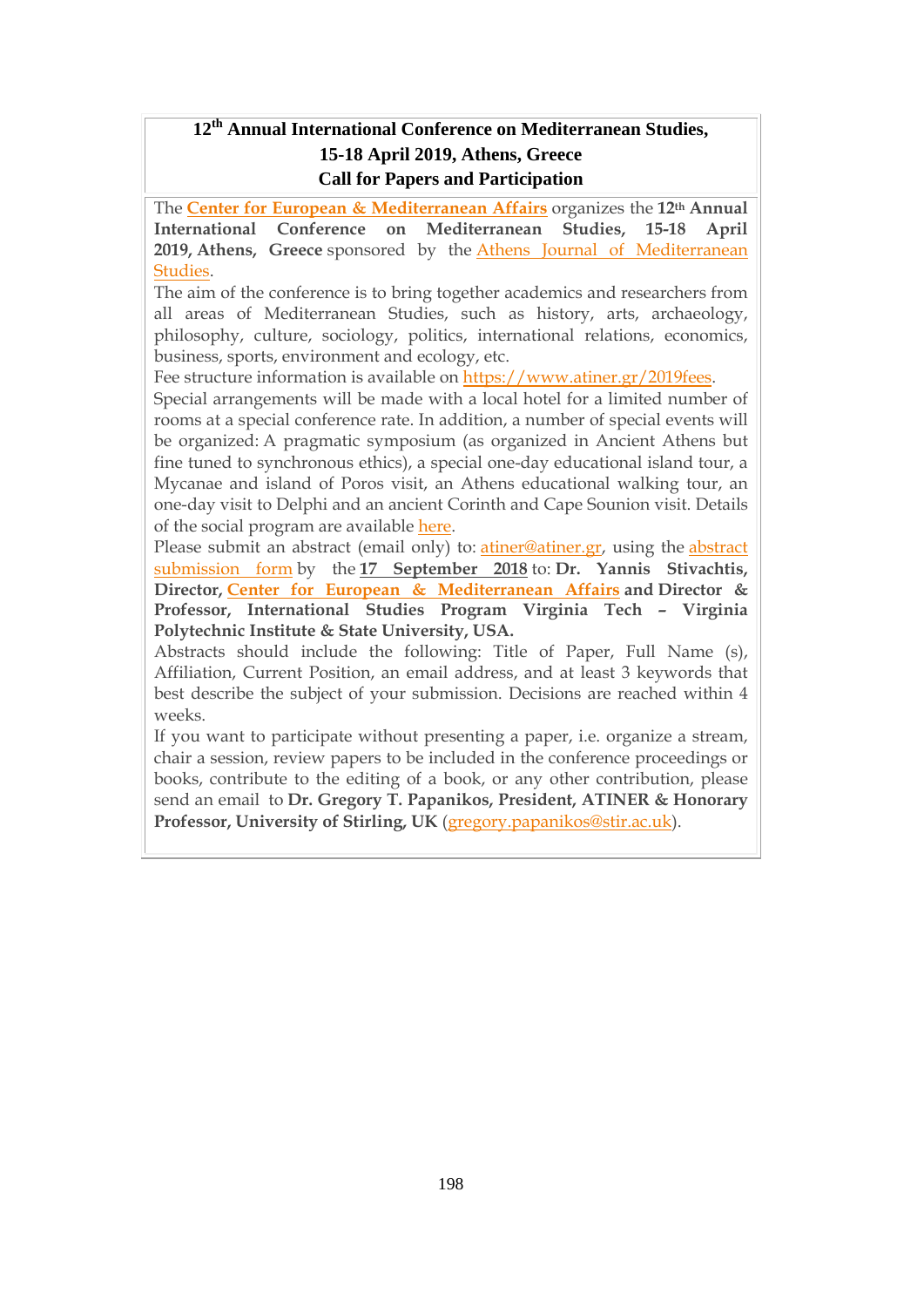# **Recent Books Published by the Research Units of the [Education Research Unit](http://www.atiner.gr/docs/EDUCATION_UNIT.htm)**

| 2013 | <b>Issues on Education and</b><br><b>Research: Volume 3</b>            | Gregory T.<br>Papanikos                      | Table of<br><b>Contents</b>        | Preface and<br>Introduction        | <b>Book</b><br>Cover        |
|------|------------------------------------------------------------------------|----------------------------------------------|------------------------------------|------------------------------------|-----------------------------|
| 2013 | <b>Physical Education</b><br>and Learning                              | Gregory T.<br>Papanikos                      | Table of<br><b>Contents</b>        | Preface and<br>Introduction        | <b>Book</b><br><b>Cover</b> |
| 2012 | <b>Organizing and</b><br><b>Improving School</b><br><b>Environment</b> | <b>Stelios Orphanos</b>                      | Table of<br><b>Contents</b>        | Preface and<br><b>Introduction</b> | <b>Book</b><br>Cover        |
| 2012 | <b>Research on Teacher</b><br><b>Education and Training</b>            | Feyza Doyran                                 | <b>Table of</b><br><b>Contents</b> | Preface and<br>Introduction        | <b>Book</b><br>Cover        |
| 2012 | <b>Education: Evaluation,</b><br><b>Reform and Policy</b>              | John E. Kesner                               | Table of<br><b>Contents</b>        | Preface and<br>Introduction        | <b>Book</b><br>Cover        |
| 2010 | <b>Education Policy</b>                                                | Gregory T.<br>Papanikos                      | <b>Table of</b><br><b>Contents</b> |                                    | <b>Book</b><br>Cover        |
| 2010 | <b>Issues on Education and</b><br><b>Research: Volume 2</b>            | Gregory T.<br>Papanikos                      | Table of<br><b>Contents</b>        |                                    |                             |
| 2010 | <b>Problems and Prospects</b><br>in Higher Education                   | Gregory T.<br>Papanikos &<br>Nicholas Pappas | Table of<br><b>Contents</b>        |                                    |                             |
| 2010 | <b>Horizons in Education</b>                                           | Gregory T.<br>Papanikos &<br>Nicholas Pappas | Table of<br><b>Contents</b>        |                                    |                             |

The full list of ATINER's publications is available on <http://www.atiner.gr/Publications.htm>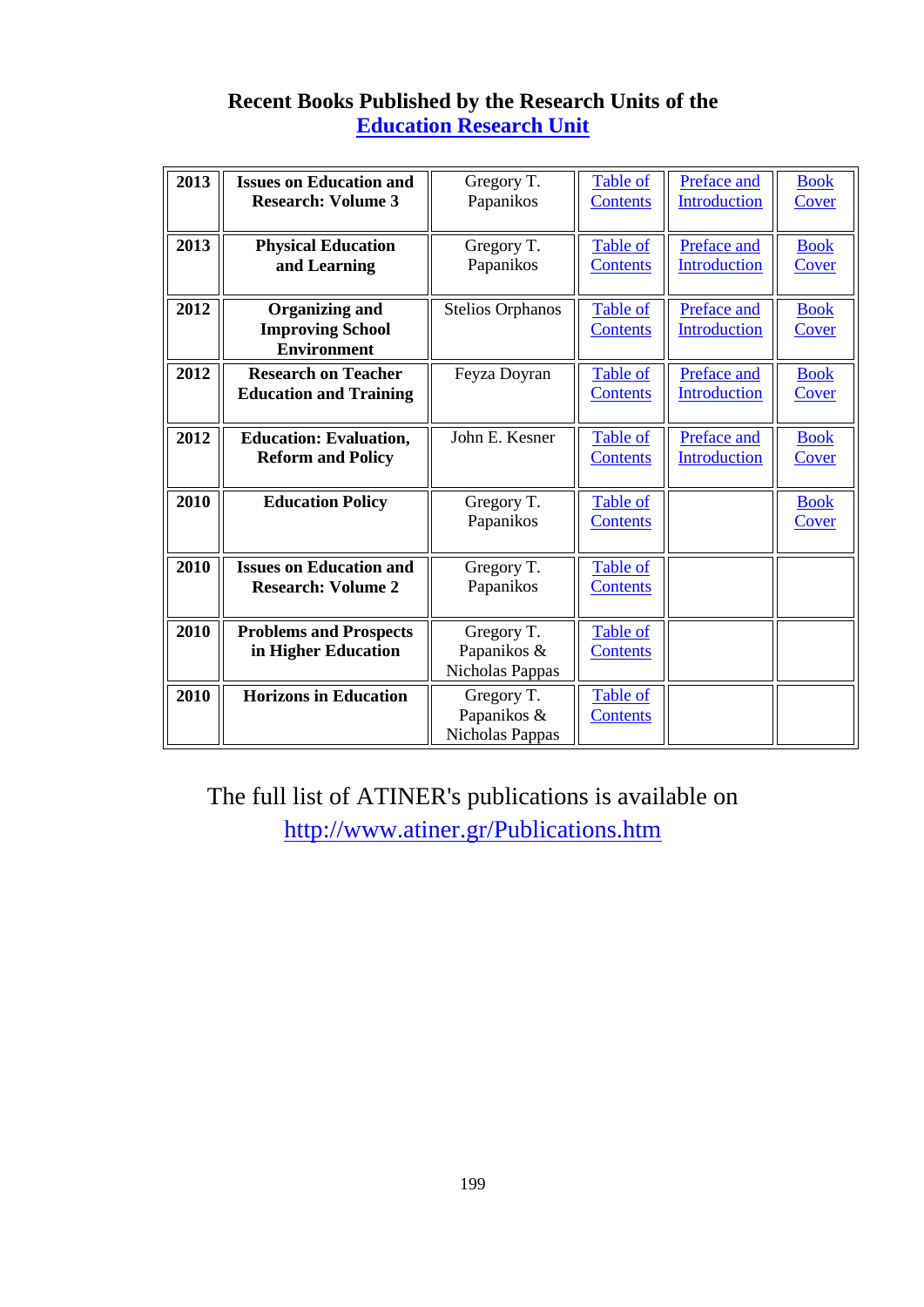#### The **Academic Committee** consists of (a) the Executive Committee Members (b) the Heads and Deputy Heads of the Institute's [Research Units](http://www.atiner.gr/RESEARCH-DIVISIONS.htm) (c) Academics Responsible for a Conference and (d) Distinguished Professors.



ATINER & Professor, Washington University in Saint Louis, USA.